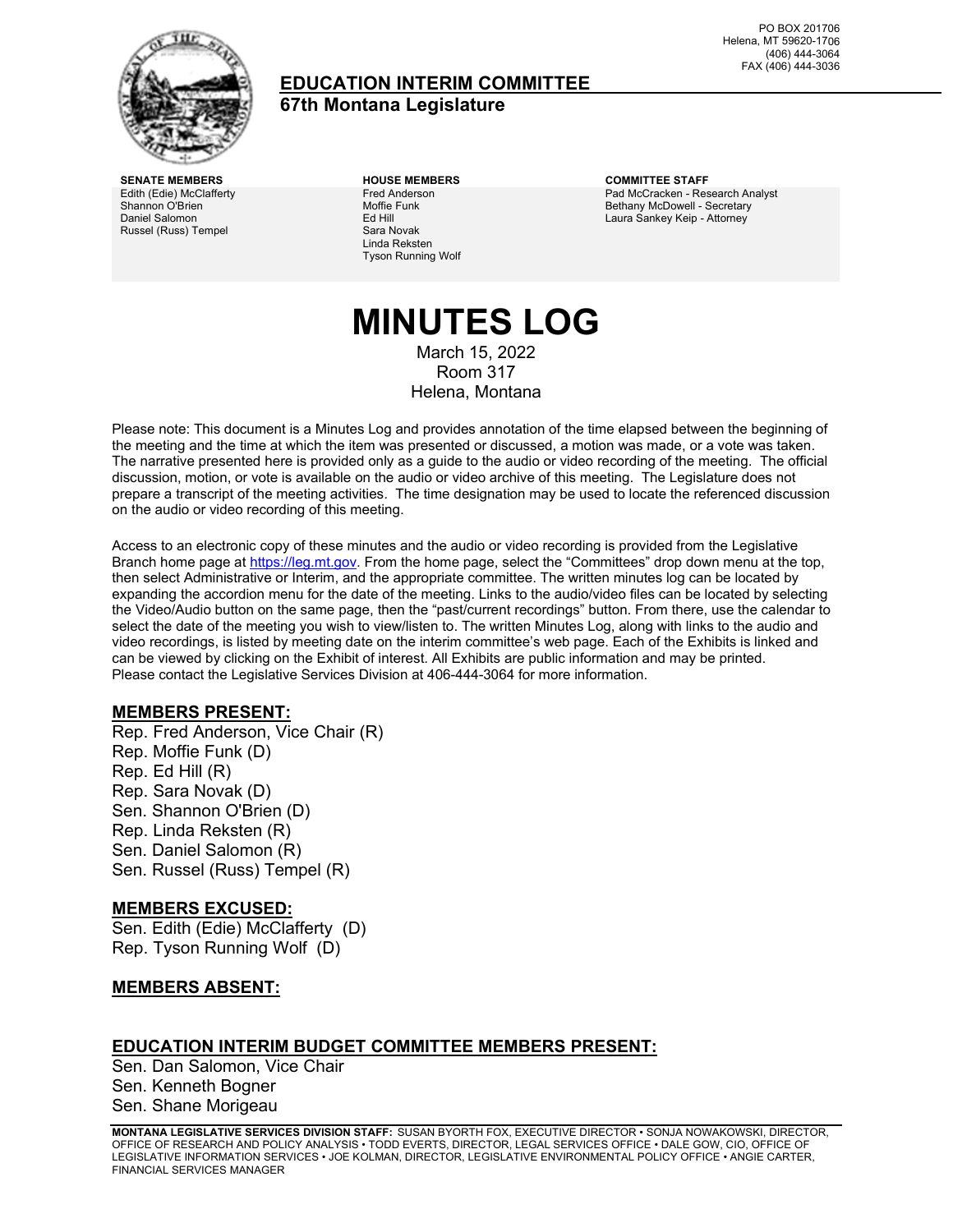Rep. John Fuller Rep. Llew Jones Rep. Connie Keogh Rep. Jonathon Windy Boy Rep. David Bedey, Chair

### **STAFF PRESENT:**

Pad McCracken, Research Analyst Katie Guenther, LFD Budget Analyst Bethany McDowell, Secretary Laura Sankey Keip, Attorney

### **AGENDA [\(Attachment 1\)](https://leg.mt.gov/content/Committees/Interim/2021-2022/Education/Meetings/March-2022/March-2022-FINAL-agenda.pdf)**

### **VISITORS' LIST [\(Attachment 2\)](https://leg.mt.gov/content/Committees/Interim/2021-2022/Education/Meetings/March-2022/ATT_2_2.pdf)**

### **COMMITTEE ACTION**

### **CALL TO ORDER/ROLL CALL**

08:37:07 Rep. David Bedey called the meeting to order at 8:37 AM. The committee secretary took roll for the Education Interim Budget Committee.

#### **SCHOOL FUNDING CLEANUP**

08:39:03 Sen. O'Brien made an announcement to the committee about the upcoming St. Patrick's Day parade in Butte.

#### **NATIONAL CENTER ON EDUCATION AND THE ECONOMY (NCEE) AND NATIONAL CONFERENCE OF STATE LEGISLATORS (NCSL) PRESENTATION ON K-12 REDESIGN**

- 08:41:26 Michelle Exstrom, Education Program Director for the NCSL, gave a presentation regarding a study on K-12 Education Redesign and introduced Jason Dougal, President and COO for the NCEE.
- 08:46:16 Mr. Dougal gave a presentation on anticipating and adapting to potential changes around the globe in education, labor, and industry.  $(Exhibit 1)$

# **Committee Questions**<br>09:24:20 Rep. Full

- Rep. Fuller commented on Mr. Dougal's presentation by stating that he has concerns regarding the impediments to movement among income quintiles. Rep. Fuller followed by asking if Mr. Dougal could outline his goal for United States education.
- 09:26:55 Mr. Dougal responded to Rep. Fuller by stating that the Organization for Economic Cooperation and Development (OECD) measures academic resiliency. He followed by commenting on some of the impediments in the U.S. education system as well as his thoughts on the process for improving the Montana education system.
- 09:31:35 Mr. Dougal continued his presentation on efficient learning systems and structures.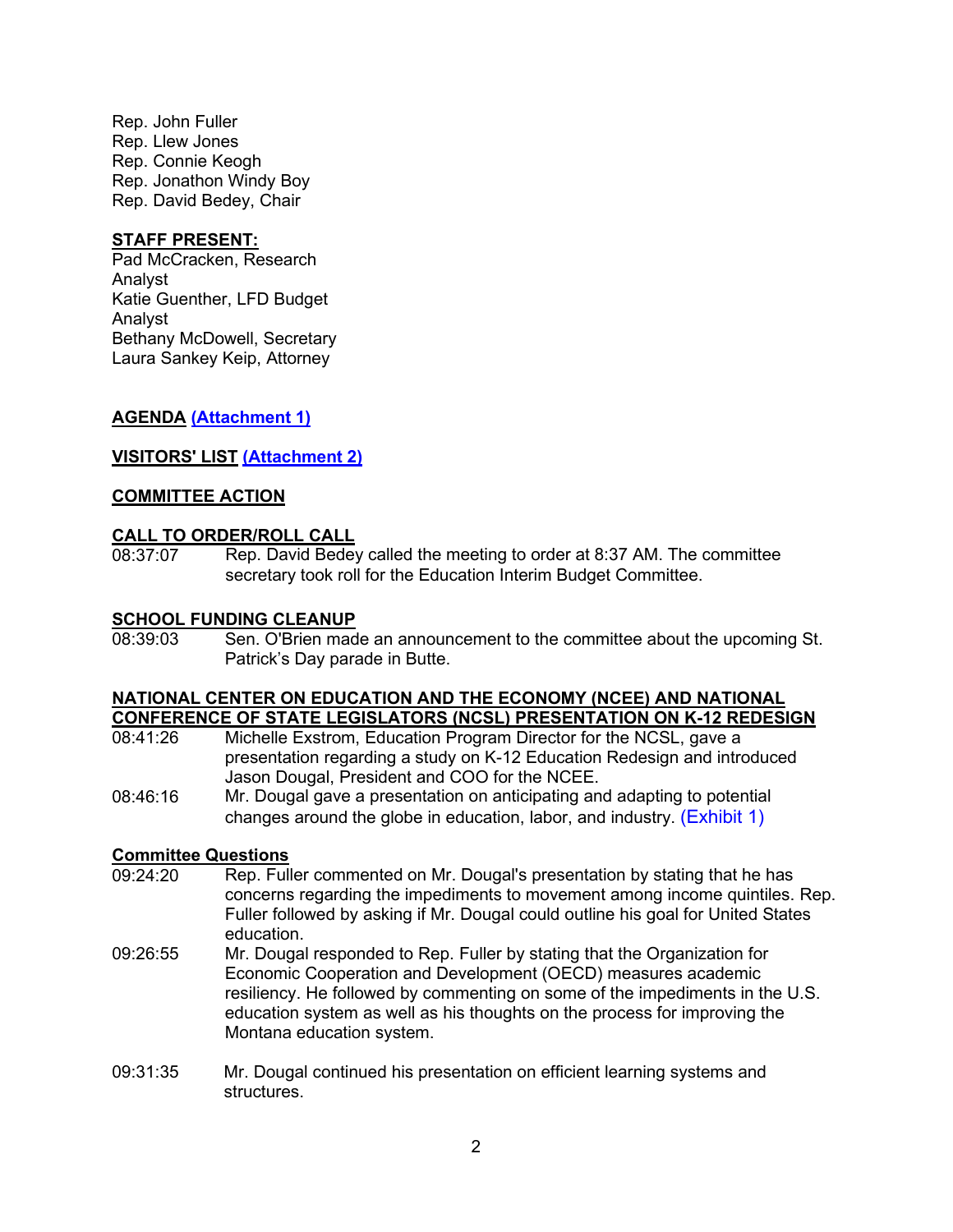# **Committee Questions/Discussion**<br>09:44:00 Rep. Jones comments

- Rep. Jones commented on the presentation by stating that to fix the education system there has to be an agreement on the end goal. Rep. Jones followed by stating his thoughts on how to begin that fix.
- 09:46:01 Rep. Reksten commented on her teaching experience and the division within Montana's education system. Rep. Reksten followed by stating that the focus for some teachers must change to be more united as well as more targeted toward their students' needs.
- 09:48:43 Rep. Fuller commented on the presentation by stating that Montana needs to work on funding the system so its methods can become more modern and relevant to current needs.
- 09:50:10 Rep. Windy Boy commented on the presentation by stating that progress in Indian Country is stagnant and that the number of citizens in poverty heavily affects the outcome of education.
- 09:54:11 Rep. Novak commented on the behaviors of educators and how the challenges they face are as important as funding. Rep. Novak also commented on standard assessments of students.
- 09:58:06 Sen. Tempel commented on the behaviors of students. Sen. Tempel asked Mr. Dougal whether he has seen a difference in respect from students in other countries.
- 10:00:08 Sen. Tempel asked Mr. Dougal when things in the education system began to change, drawing attention to his own experiences in school versus students in school today.
- 10:03:11 Mr. Dougal responded by addressing the committee's questions and comments.
- 10:04:17 Rep. Bedey commented on the dissatisfaction of the status-quo in Montana.

### **BREAK**

# **RECONVENE**<br>10:16:49

Rep. Bedey reconvened the meeting after the break.

### **KINDERGARTEN READINESS**

### **Waterford Upstart Program**

10:17:22 Rich Stombres, Senior Vice President of Government Relations at Waterford, gave a presentation on the upstart kindergarten readiness program in Waterford. [\(Exhibit 2\)](https://leg.mt.gov/content/Committees/Interim/2021-2022/Education/Meetings/March-2022/Fact-Sheet-Upstart.pdf) 

# **Committee Questions**<br>10:32:08 Rep. Fur

- Rep. Funk commented on the upstart program and how it prepares children for classroom readiness and emotional stability. Rep. Funk also commented on the parental coaching aspect of the program.
- 10:34:22 Rep. Fuller asked Mr. Stombres whether students are required to be online at a specific time of the day with this program. Rep. Fuller followed by commenting on the benefits of having parents more involved in this type of instruction.
- 10:35:08 Rep. Reksten asked Mr. Stombres whether the program was multi-lingual.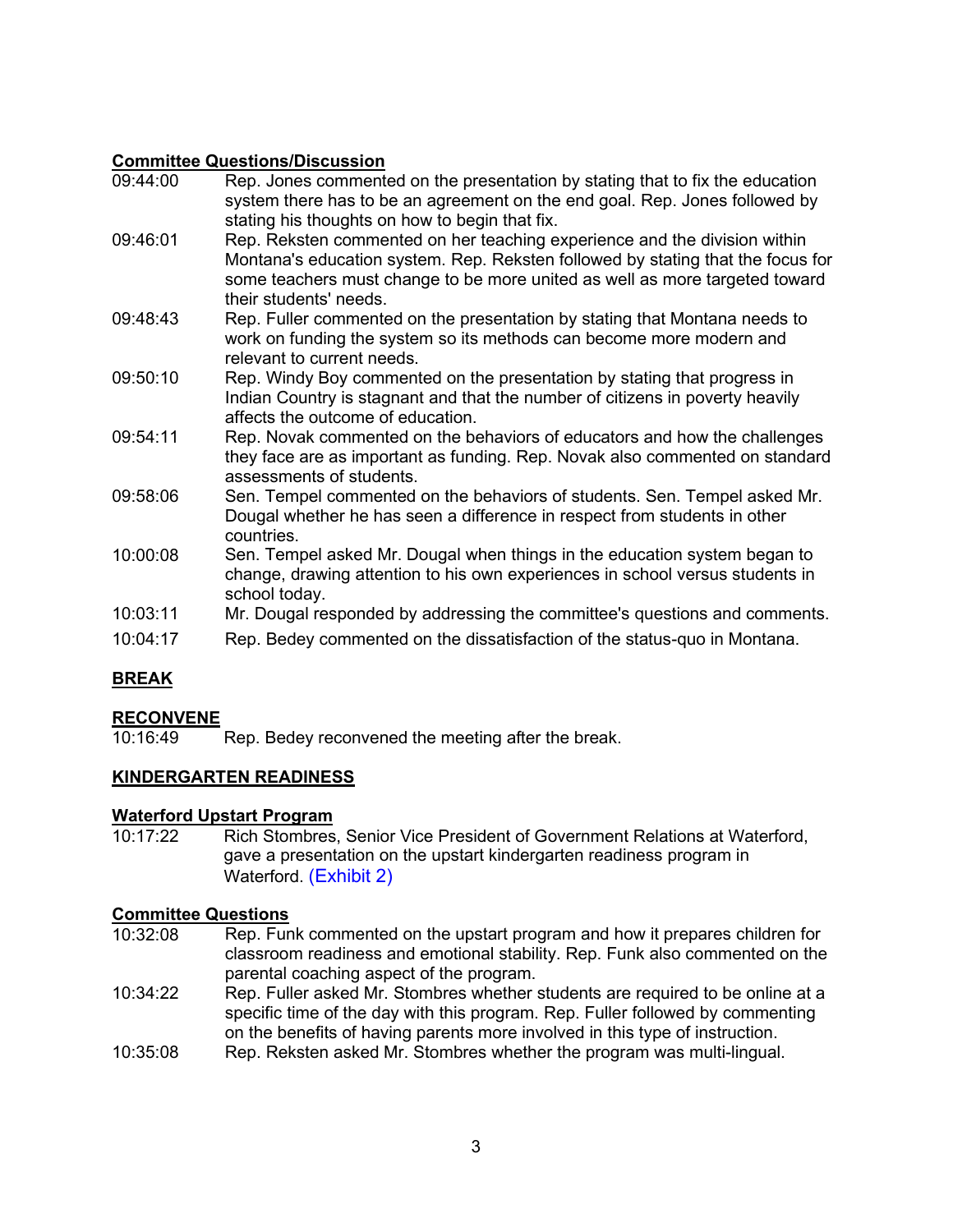- 10:36:34 Sen. O'Brien asked Mr. Strombres what the typical cost per student is to participate in the program. Sen. O'Brien followed by asking how frequently the coaches meet with the parents.
- 10:38:22 Mr. Stombres answered by stating that the program is personalized to the child and the parent to fit their needs.
- 10:38:43 Rep. Bedey asked Rep. Jones about a comment he made regarding the education system that he believed was the best in the nation.

# **<u>5-YEAR TRENDS</u>**<br>10:40:32 Pau

Paul Taylor, Budget Analyst at OPI, gave a presentation on the enrollment of children under 5 years-old in school and the trends observed regarding their enrollment. [\(Exhibit](https://leg.mt.gov/content/Committees/Interim/2021-2022/Education/Meetings/March-2022/Combined_for_ex_3.pdf) 3)

### **Committee Questions/Discussion**<br>10:47:10 **Sen. Salomon asked**

- Sen. Salomon asked Mr. Taylor about the numbers in the handout and their relation to COVID-19.
- 10:48:02 Rep. Bedey mentioned Montana law regarding children under the age of five enrolled in school and receiving ANB funding.
- 10:49:32 Mr. Taylor responded to Rep. Bedey by stating that the children are enrolled in kindergarten programs under special circumstances.
- 10:50:19 Mr. Bedey responded by stating the numbers he sees are contrary to the law in effect in Montana. Rep. Bedey suggested that OPI look further into the number of students under the age of five enrolled in non-kindergarten programs with ANB funding to ensure accordance with the law.
- 10:51:09 Mr. Taylor responded by stating the total number of students under the age of five enrolled in 2022 with ANB funding.
- 10:52:46 Rep. Bedey responded by stating the clarification of his concern and asked the Office of Public Instruction to correctly reflect enrollment counts that abide by the law.
- 10:54:03 Rep. Novak asked Mr. Taylor about the numbers on his data sheet and where those numbers come from. (See Exhibit 3)

# **SPECIAL EDUCATION FUNDING**<br>10:57:06 Mr. McCracken intro

Mr. McCracken introduced the topic of special education preschool funding. [\(Exhibit 4\)](https://leg.mt.gov/content/Committees/Interim/2021-2022/Education/Meetings/March-2022/Combined_files_for_ex-4.pdf) 

### **Committee Questions/Discussion**

- 11:02:15 Sen. O'Brien asked Mr. Taylor to clarify the type of student that is allowed to receive ANB funding from the state.
- 11:04:34 Rep. Bedey stated that there is a disconnect in the law regarding unfunded mandates at OPI. Rep. Bedey followed by stating that it is the committee's duty to correct them.
- 11:05:38 Rep. Reksten commented on HB 16 and the challenges that it faced due to budgeting. She followed her comment by stating the necessity of fixing the mandate.
- 11:07:01 Rep. Novak described the process of trying to get certain children evaluated and funded. Rep. Novak followed by stating that Montana is seeing more special needs children in general.
- 11:09:59 Rep. Fuller asked Rep. Novak if the definition of special circumstances is clearly defined by the law.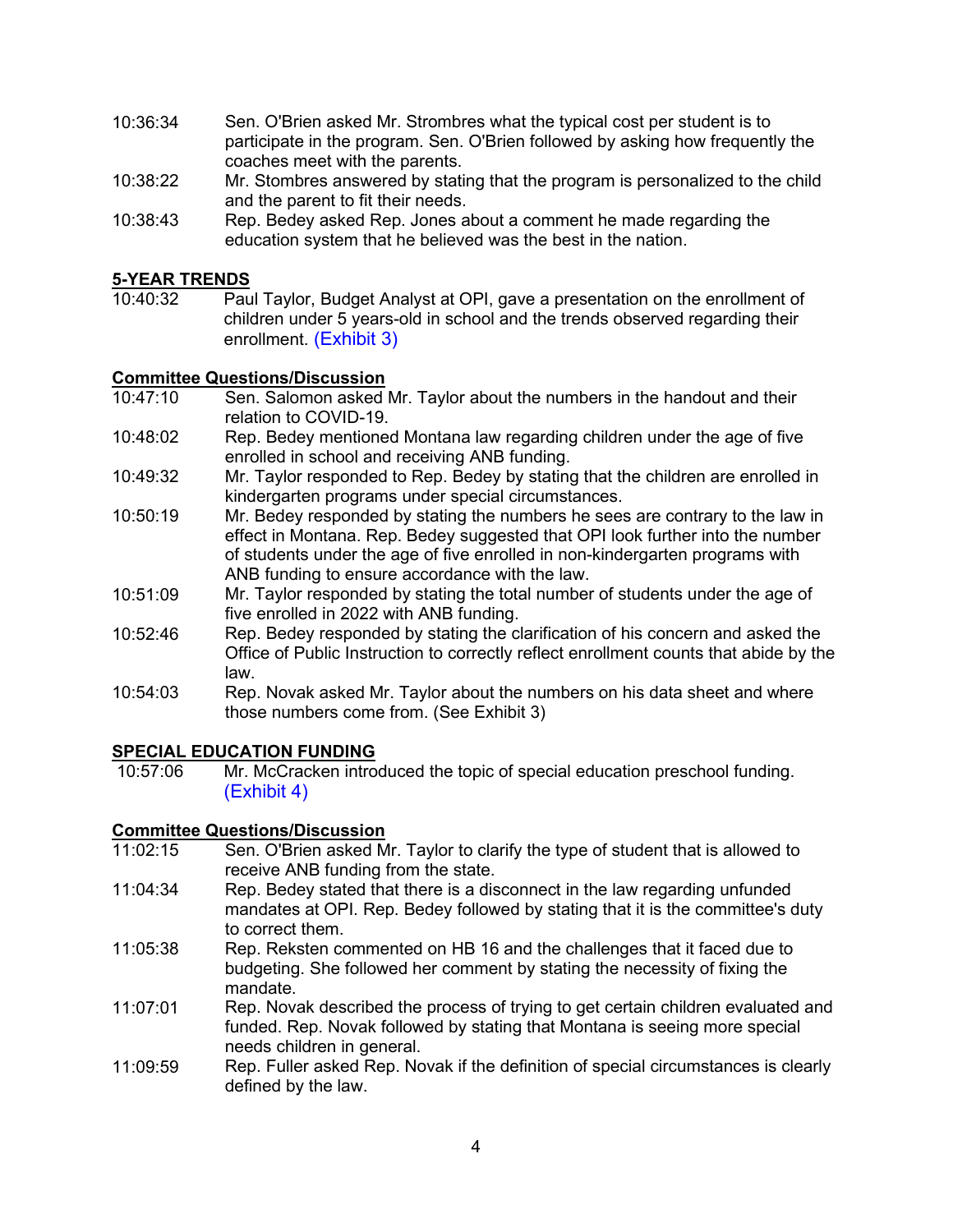- 11:10:40 Rep. Novak answered Rep. Fuller by stating that she believes there is a disconnect between the need to provide special education for 3 and 4-year-olds and what the special circumstances are for early enrollment.
- 11:10:56 Rep. Fuller responded to Rep. Novak by stating that one of the tasks of the committee should be to define what the special circumstances are.
- 11:11:26 Rep. Bedey asked Mr. Taylor about the process of finding a remedy for the number of students, defining their circumstances, and distributing state funding for those students.
- 11:14:30 Mr. Taylor responded by clarifying the numbers in the data sheet and what their school hours and special circumstances mean when it comes to ANB funding. Mr. Taylor followed by asking Rep. Bedey if he had a suggested rate to calculate.
- 11:14:41 Mr. Bedey deferred his response to OPI. Rep. Bedey followed by stating that it could be food for thought for later.
- 11:16:10 Mr. Taylor responded to Rep. Bedey by clarifying the disproportionate cost readjustment and expenditures for students receiving pre-k services.

### **Public Comment**

- 11:16:58 Emily Dean, Montana School Board Association [\(Exhibit 5\)](https://leg.mt.gov/content/Committees/Interim/2021-2022/Education/Meetings/March-2022/EXHIBIT_11.pdf)
- 11:20:39 Caitlin Jensen, Zero to Five Montana

### **MONTANA STATE LIBRARY AND MONTANA LIBRARY ASSOCIATION PRESENTATION**

11:26:06 Jenny Stapp, State Librarian, gave a presentation on the role that libraries play in education and the necessary funding required to keep them effective in education. [\(Exhibit](https://leg.mt.gov/content/Committees/Interim/2021-2022/Education/Meetings/March-2022/Exhibit_6.pdf) 6)

# **Committee Questions**

Rep. Bedey asked Ms. Stapp to clarify the amount of funding the library is allowed to apply for.

# **MONTANA STATE LIBRARY AND MONTANA LIBRARY ASSOCIATION PRESENTATION**

- Continued presentations and testimonies from librarians in Montana.
- 11:38:05 Mark Wetherington, Director of Bitterroot Public Library, gave a presentation on required funding to keep libraries effective in the 21st century.
- 11:42:55 Lori Cannady, Director of Dillon Public Library, gave a presentation on the services offered by her library and the benefits of the public having access to those services.
- 11:52:34 Mary James, Library Director of George McCone Memorial County Library, gave a presentation on local resources connected to libraries.

# **Committee Questions**<br>11:59:09 Rep. Fur

- Rep. Funk asked the panel for an update on the grants they receive. Rep. Funk followed by asking what education is required to become a librarian and if those requirements are different than the ones required for public school librarians.
- 12:02:12 Ms. Stapp responded to Rep. Funk by stating that she will do research on the grants and get back to the committee. She followed by stating that some current services are not funded by the state. Ms. Stapp answered Rep. Funk's second question by describing the functions and work required for state librarians.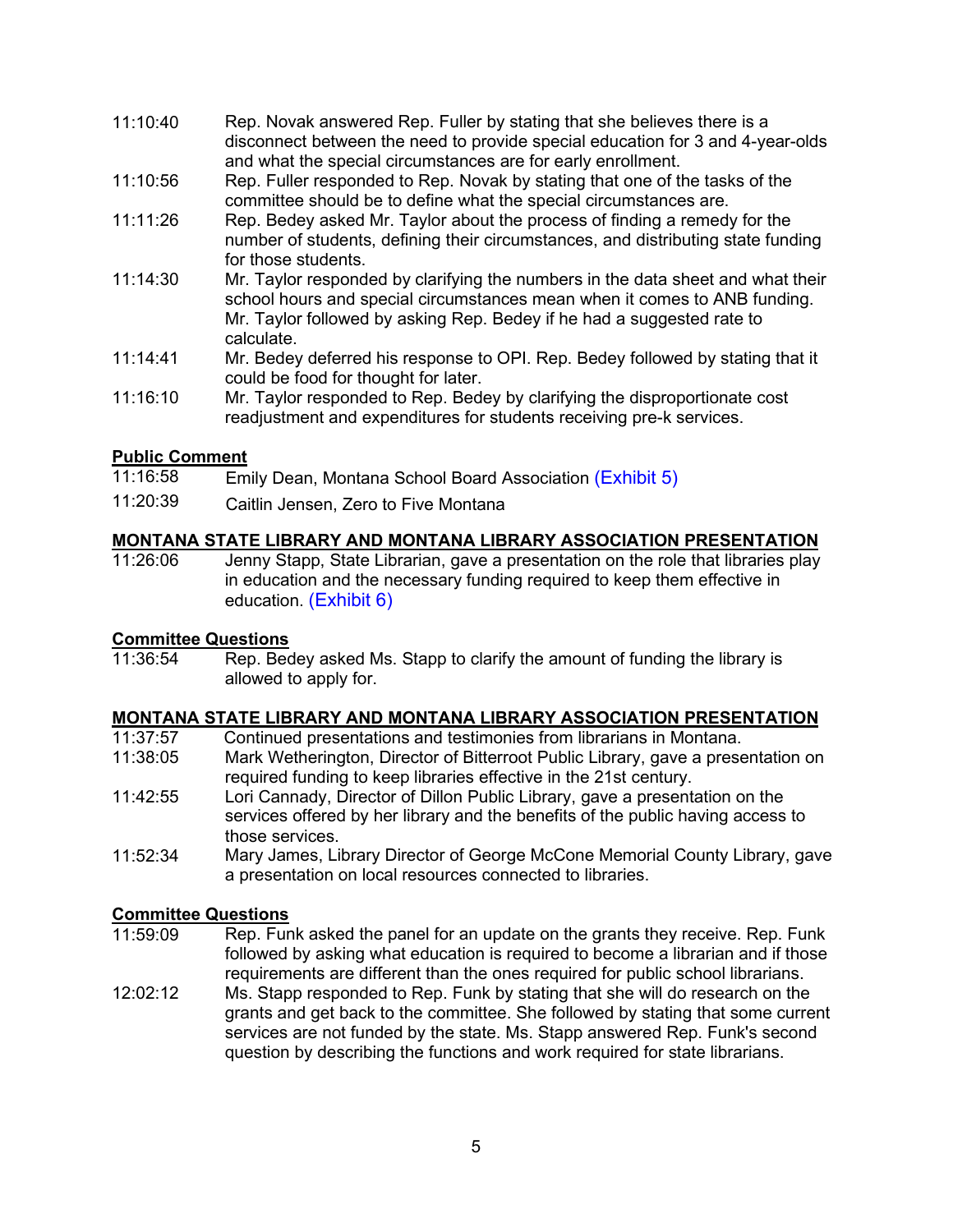- 12:03:13 Rep. Fuller asked about the role that the American Library Association (ALA) plays in the recommendation of their library purchases. Rep. Fuller also asked the panel if their library boards actively participate in choosing their materials.
- 12:04:26 Ms. Cannady answered Rep. Fuller by stating that the library board does not participate in choosing their materials. Ms. Kennedy followed by stating that the library board's role is to support the library and the ALA sends out booklists for the librarians to choose from.
- 12:04:55 Rep. Fuller asked Ms. Cannady why the library board does not participate in the library book selections. He followed by asking Mr. Wetherington the same question.
- 12:05:40 Mr. Wetherington responded to Rep. Fuller by stating that the library board for his library does not select the materials either. He followed by describing their role and job description.

### **LUNCH**

12:07:27 Reconvene at 13:02:30.

### **Reconvene**

13:02:30 Rep. Bedey reconvened the meeting after lunch.

### **MONTANA DIGITAL ACADEMY**

- 13:03:37 Jason Neiffer, Executive Director of the Montana Digital Academy (MTDA), Montana State Virtual School, gave a presentation on student satisfaction and the overall progress of academia at MTDA. [\(Exhibit 7\)](https://leg.mt.gov/content/Committees/Interim/2021-2022/Education/Meetings/March-2022/MTDA-update-March-2022.pdf)
- 13:12:29 Mike Agostinelli, Assistant Director and Curriculum Director at MTDA, gave an update on student enrollment at MTDA, the factors that affect enrollment, and cost-sharing. (See Exhibit 7)
- 13:24:18 Mr. Neiffer gave an update on course development at MTDA, funded by the 2021 Legislature. (See Exhibit 7)
- 13:30:29 Anna East, Content Specialist and Student Supporter, gave an update on indigenous language and studies coursework at MTDA.
- 13:37:52 Mr. Neiffer made an additional comment on potential upcoming indigenous language courses at MTDA. He followed by stating that MTDA has experienced teacher shortages and other challenges that accompany digital/distance learning.

### **Committee Questions**

- 13:45:31 Rep. Keogh asked the panelists about the funding for MTDA.
- 13:46:22 Mr. Agostinelli answered Rep. Keogh by describing the funding process and providers. Mr. Agostinelli followed by explaining cost-shares at MTDA.
- 13:49:55 Rep. Keogh commented on the presentation and the discoveries being made as an effect of implementing new programs.
- 13:50:23 Rep. Hill asked Mr. Agostinelli about assessing mastery and proficiency.
- 13:51:20 Mr. Agostinelli answered Rep. Hill by describing the beginning to end process of the classes, as well as describing the work of the teachers and how their feedback is indicative of a good learning experience.
- 13:54:07 Rep Hill asked the panelist about accreditation.
- 13:54:26 Mr. Neiffer answered Rep. Hill by stating that MTDA is not an accreditation academy.
- 13:54:50 Rep. Funk asked the panelists how MTDA courses are setup for students.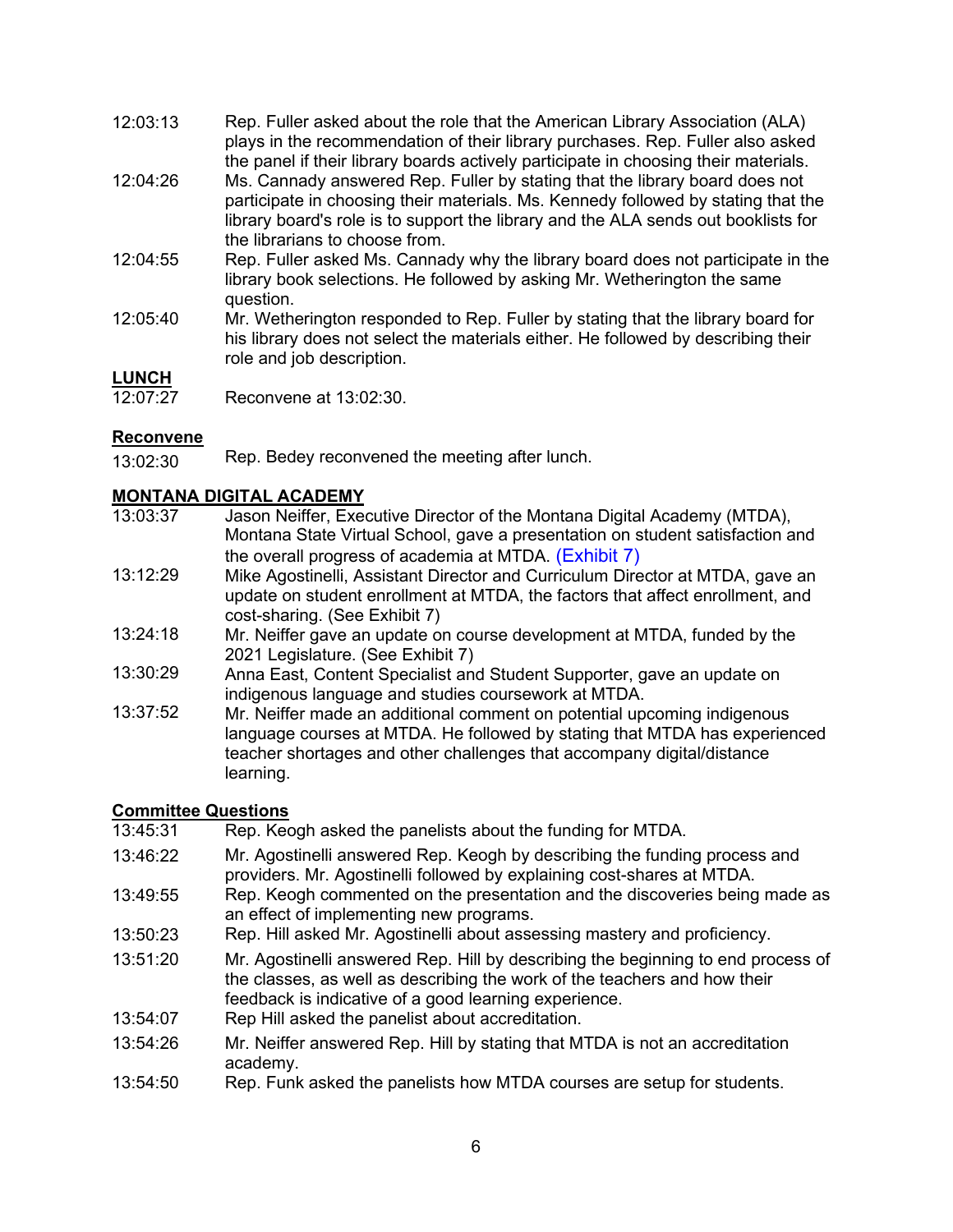- 13:55:36 Mr. Neiffer answered Rep. Funk by stating that MTDA provides asynchronous courses, which to his knowledge, is better suited for state-wide learning. Mr. Neiffer followed by drawing attention to the challenges brought on by a lack of internet access across Montana.
- 13:59:55 Rep. Bedey commented on the presentation and the work the MTDA has done and plans to do.

### **BOARD OF PUBLIC EDUCATION (BPE) AND OFFICE OF PUBLIC INSTRUCTION (OPI) INPUT ON THE ACCREDITATION PROCESS BILL DRAFT**

### **Accreditation Process Bill Draft**

- 14:01:15 Mr. McCracken presented the bill draft and memo for accreditation standards. [\(Exhibit 8\)](https://leg.mt.gov/content/Committees/Interim/2021-2022/Education/Meetings/March-2022/March-accred-standards-memo-draft.pdf)
- 14:04:56 Rep. Bedey made a comment on the standards and the requirement to add more funding when new standards are added.
- 14:06:23 Mr. McCracken continued his presentation of the draft bill for accreditation standards.

### **Committee Questions/Discussion**

| 14:09:27 | Rep. Funk asked if the budget committees were temporary. |  |  |
|----------|----------------------------------------------------------|--|--|
|          |                                                          |  |  |

- 14:10:10 Sen. Salomon asked about the intent of the bill draft in the legislature.
- 14:10:45 Rep. Bedey asked the Board of Public Education if they had anything to offer to the discussion on accreditation standards.
- 14:10:53 McCall Flynn, Executive Director at the Board of Public Education, commented on the bill draft and the accreditation standards. Ms. Flynn drew attention to specific lines within the draft and suggested language to clarify the intention of the bill.
- 14:13:59 Rep. Windy Boy asked Ms. Flynn if there has been improvement in the transfer of tribal college credits to other Montana colleges.
- 14:15:13 Ms. Flynn responded by stating that she did not have any exact information, but that she knew there was an effort from community colleges and tribal colleges to improve transfer credits.
- 14:15:22 Rep. Windy Boy asked Ms. Flynn if the Board of Public Education had any mechanism for language curriculums within the school systems.
- 14:16:37 Ms. Flynn responded to Rep. Windy Boy by stating that the Board of Public Education sets general content standards and that it is not in charge of requiring or mandating any curriculum that they use. Ms Flynn stated that curriculums are created by a school's board of trustees.
- 14:16:50 Rep. Bedey asked Ms. Flynn to continue to the conversation at the Education Interim Budget Committee meeting tomorrow where OPI will present.
- 14:17:23 Rep. Bedey asked Deputy Superintendent Sheryll Allen, from the Office of Public Instruction, if she had anything to offer to the discussion on accreditation standards.
- 14:17:33 Dep. Allen made a comment on the implementation of standards and the difference between content standards and curriculum.
- 14:20:20 Rep. Reksten asked Dep. Allen how OPI evaluates the standards being taught.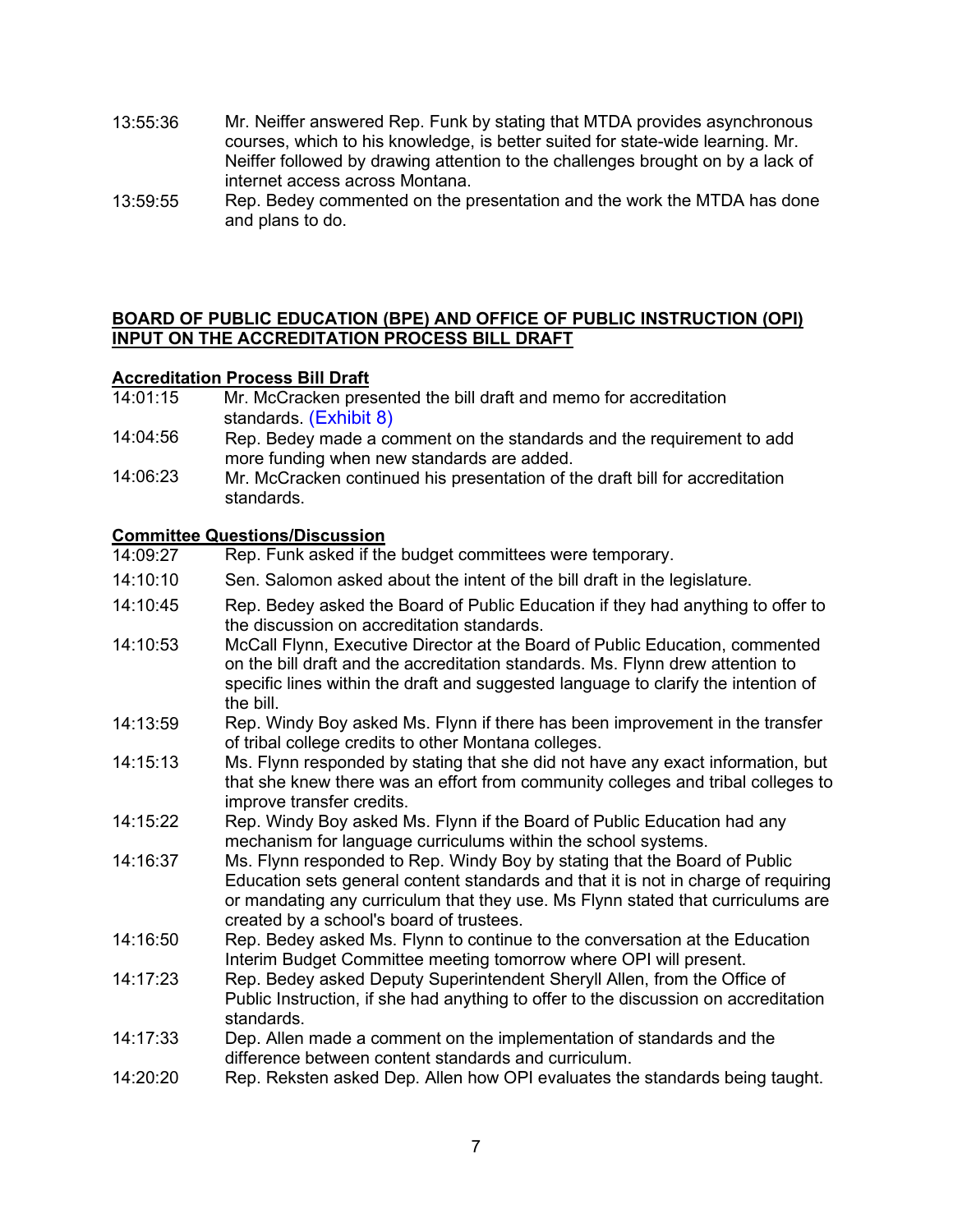- 14:21:26 Dep. Allen answered Rep. Reksten by stating the standards have to check off so many boxes.
- 14:22:39 Rep. Bedey commented on Dep. Allen's remarks regarding the negotiated rulemaking process and costs of those rules.
- 14:23:51 Dep. Allen answered Rep. Bedey by stating that two-year negotiations are a necessary process because of the amount of research and depth that goes into it.
- 14:24:52 Rep. Bedey made a statement regarding the intent of the legislature to improve language and clarify the statute beforehand.
- 14:25:54 Rep. Reksten made a comment on the challenges surrounding content standards for teachers. Rep. Reksten followed her statement by asking how the standards will be assessed. Rep. Reksten suggested that the OPI clarify those standards for teachers as well as how they will be assessed.
- 14:27:39 Dep. Allen responded to Rep. Reksten by stating that OPI is working on how to better meet and serve the needs of schools and educators.
- 14:27:49 Rep. Windy Boy asked Dep. Allen how the process of rulemaking works at the OPI.
- 14:28:50 Rep. Windy Boy asked how the OPI makes the determination of who sits on the panel that will assess standards.
- 14:29:50 Dep. Allen responded to Rep. Windy Boy by describing the process of choosing panelists and making rules for standards.
- 14:31:11 Supt. Elsie Arntzen brought attention to the work that OPI has done in improving accreditation standards and stated her intent on ensuring that schools are not given an unfunded mandate.

### **OPI DATA MODERNIZATION PROJECT**

- 14:33:46 Supt. Arntzen introduced Zam Alidina, project manager for Data Modernization at the OPI.
- 14:34:35 Mr. Alidina gave a presentation on Data Modernization and Project Status Overview. [\(Exhibit 9\)](https://leg.mt.gov/content/Committees/Interim/2021-2022/Education/Meetings/March-2022/OPI-DM-March-2022.pdf)

### **Committee Questions**

- 14:42:24 Rep. Funk asked Mr. Alidina about who will be leading the data task force.
- 14:43:02 Mr. Alidina deferred Rep. Funk's question to Supt. Arntzen.
- 14:43:28 Supt. Arntzen answered Rep. Funk's question by describing the process of supporting and enforcing the task force and who will be participating in it.

### **OPI DATA MODERNIZATION PROJECT**

14:44:28 Mr. Alidina continued his presentation on Education Licensure System Project Status. [\(Exhibit](https://leg.mt.gov/content/Committees/Interim/2021-2022/Education/Meetings/March-2022/Licensure-update.pdf) 10)

# **Committee Questions**<br>14:53:54 None

14:53:54

### **BREAK**

14:54:04 Reconvene at 15:17:20.

### **Reconvene**

15:17:20 Rep. Bedey reconvened the meeting after the break.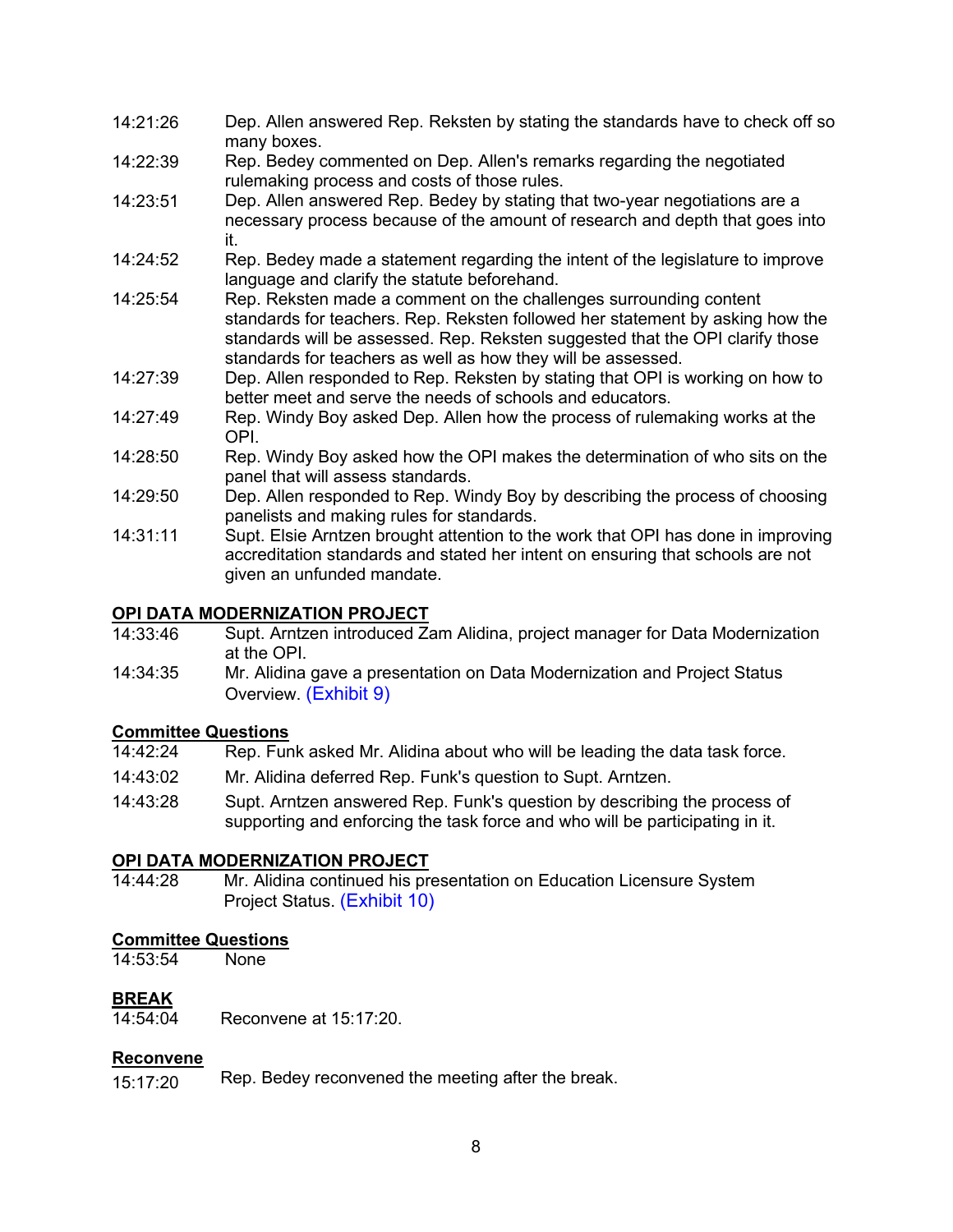### **IMPLICATIONS OF CI-121 ON SCHOOL FUNDING**

15:17:38 Julia Pattin, LFD, and Megan Moore, LSD, gave an overview on CI-121 and its potential impacts. [\(Exhibit 11\)](https://leg.mt.gov/content/Committees/Interim/2021-2022/Education/Meetings/March-2022/CI-121-overview-potential-impacts.pdf) 

# **Committee Questions**<br>15:39:09 Rep. Bec

- Rep. Bedey stated an observation that he made on CI-121 and school funding which drives the number of mills.
- 15:40:24 Mr. McCracken reviewed the CI-121 requests made by the Revenue Interim Committee to provide feedback from the Education and Education Budget Committee meeting discussions on the CI-121.
- 15:42:19 Rep. Bedey suggested a one-page letter of concerns and implementation regarding the CI-121.
- 15:42:36 Rep. Anderson responded on behalf of the Education Interim Committee that they agree with the one-page letter being written.

### **MODELING FUTURE EDUCATION EXPENSES**

- 15:43:48 Katie Guenther, LFD, gave a presentation on the MARA Model that HB 330 will address.
- 15:55:19 Amy Carlson, Director of Legislative Fiscal Division, gave a presentation on Financial Modernization and Risk Analysis for K-12 redesign. [\(Exhibit 12\)](https://leg.mt.gov/content/Committees/Interim/2021-2022/Education/Meetings/March-2022/Exhibit_12_2.pdf)

### **Committee Questions**

| 15:58:55 | None |
|----------|------|
|----------|------|

15:59:05 Sen. Tempel addressed the committee with an announcement for a supper consisting of all products grown in Montana.

# **Public Comment on any topic within the committee's jurisdiction**

- Dennis Parman, Montana Rural Education Association
- 16:11:54 Bob Story, Montana Taxpayers Association

### **SCHOOL FUNDING LEGISLATION CLEANUP ISSUES**

- 16:15:20 Mr. McCracken reviewed the school funding legislation cleanup memo. [\(Exhibit](https://leg.mt.gov/content/Committees/Interim/2021-2022/Education/Meetings/March-2022/School-funding-cleanup-memo-March-2022.pdf) 13)
- 16:18:01 Mr. Taylor discussed the issues with legislative language that needed to be changed in order to clarify the legislation.
- 16:20:08 Mr. McCracken requested committee approval to bring bill drafts to the committee in June of 2022.

### **Committee Questions/Discussion**<br>16:20:50 Rep. Bedev began dis

- Rep. Bedey began discussions with the committee and the committee's direction moving forward.
- 16:26:10 Rep. Funk commented on the decisions made by the committee and Rep. Bedey regarding the direction of the committee.
- 16:29:30 Rep. Bedey requested to send a letter to the Supt. of Public Instruction to ensure that the numbers of children receiving ANB funding follows Montana law.
- 16:30:46 Sen. O'Brien stated that she believed it was important to have representation for teachers at the next meeting. Sen. O'Brien requested that she aid Rep. Jones in representing the Education Interim Committee.